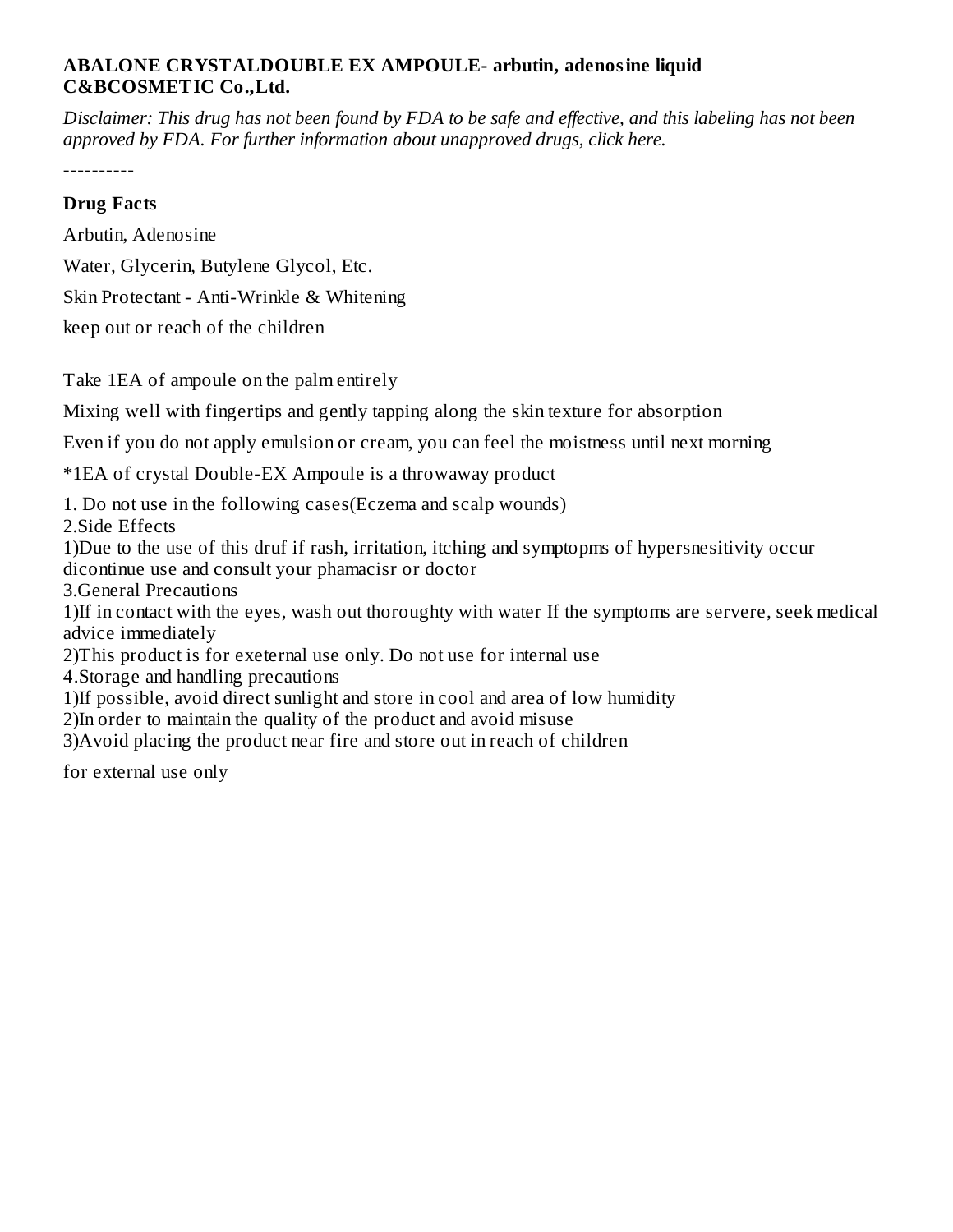

| <b>ABALONE CRYSTALDOUBLE EX AMPOULE</b><br>arbutin, adenosine liquid |                                      |  |                |  |  |  |
|----------------------------------------------------------------------|--------------------------------------|--|----------------|--|--|--|
|                                                                      |                                      |  |                |  |  |  |
| <b>Product Information</b>                                           |                                      |  |                |  |  |  |
| Product Type                                                         | HUMAN OTC DRUG<br>Item Code (Source) |  | NDC:60611-0006 |  |  |  |
| <b>Route of Administration</b>                                       | TOPICAL                              |  |                |  |  |  |
|                                                                      |                                      |  |                |  |  |  |
| <b>Active Ingredient/Active Moiety</b>                               |                                      |  |                |  |  |  |
|                                                                      |                                      |  |                |  |  |  |